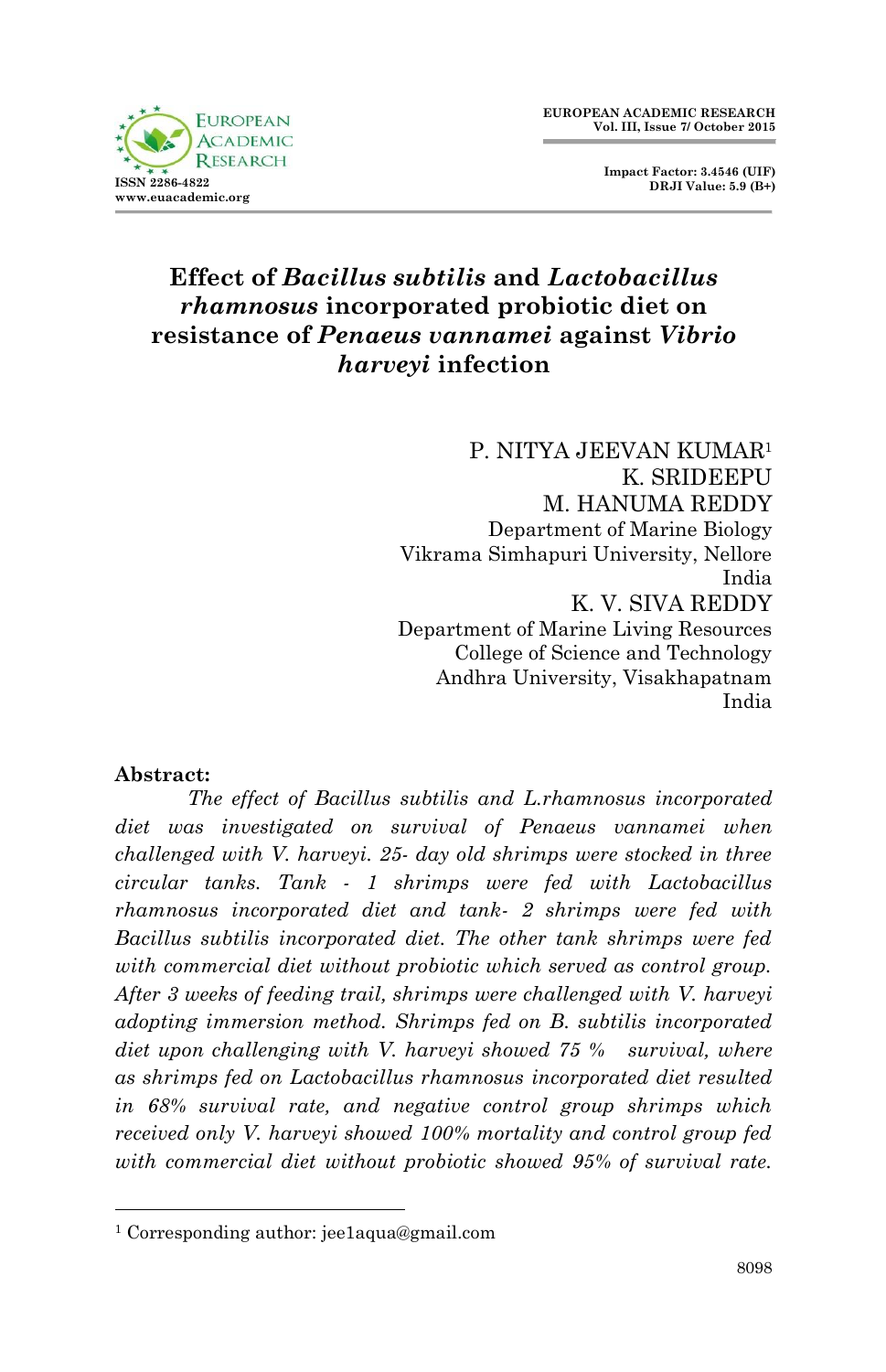*Statistical analysis was performed using analysis of variance (ANOVA) at P < 0.05 using spss 13 version*

**Key words:** Probiotic diet, *V. harveyi*, *Lactobacillus rhamnosus* and *Bacillus subtilis*

### **INTRODUCTION**

Penaeid shrimps are among the most important and extensively cultured crustaceans in the world  $(> 60$  countries). India is one of the major shrimp producing countries along with China, Indonesia and Thailand. Farm-reared shrimp is increasing in popularity and profitability due to its exclusive flavor and high nutritive value [1]. In recent times, shrimp culture has been frequently affected by viral and bacterial diseases inflicting huge loss. Bacterial diseases are considered to be a major cause of mortality in shrimp larvae culture [2]. The most prevalent bacterial disease is *Vibriosis* which causes a mass mortality both in larval cultures and shrimp production [3].

The major virulent strains of vibrio's in shrimp are *Vibrio alginolyticus, V. anguillarum, V. harveyi* and *V. parahaemolyticus.* It is common for hatchery managers to try to control bacterial infections or even the presence of potentially pathogenic bacteria in the system. For preventing and controlling diseases, antibiotics, and other chemicals were used possibly creating antibiotic resistant bacteria, persistence of antibiotics and other toxic chemicals in aquatic environment thus creating human health hazards. Thus, refusal of shrimps with antibiotics, steroids, chemicals. More recently probiotic microorganisms and vaccination or other forms of immunostimulation have also been employed. The definition of probiotics is for 'life'. Probiotic is defined as a living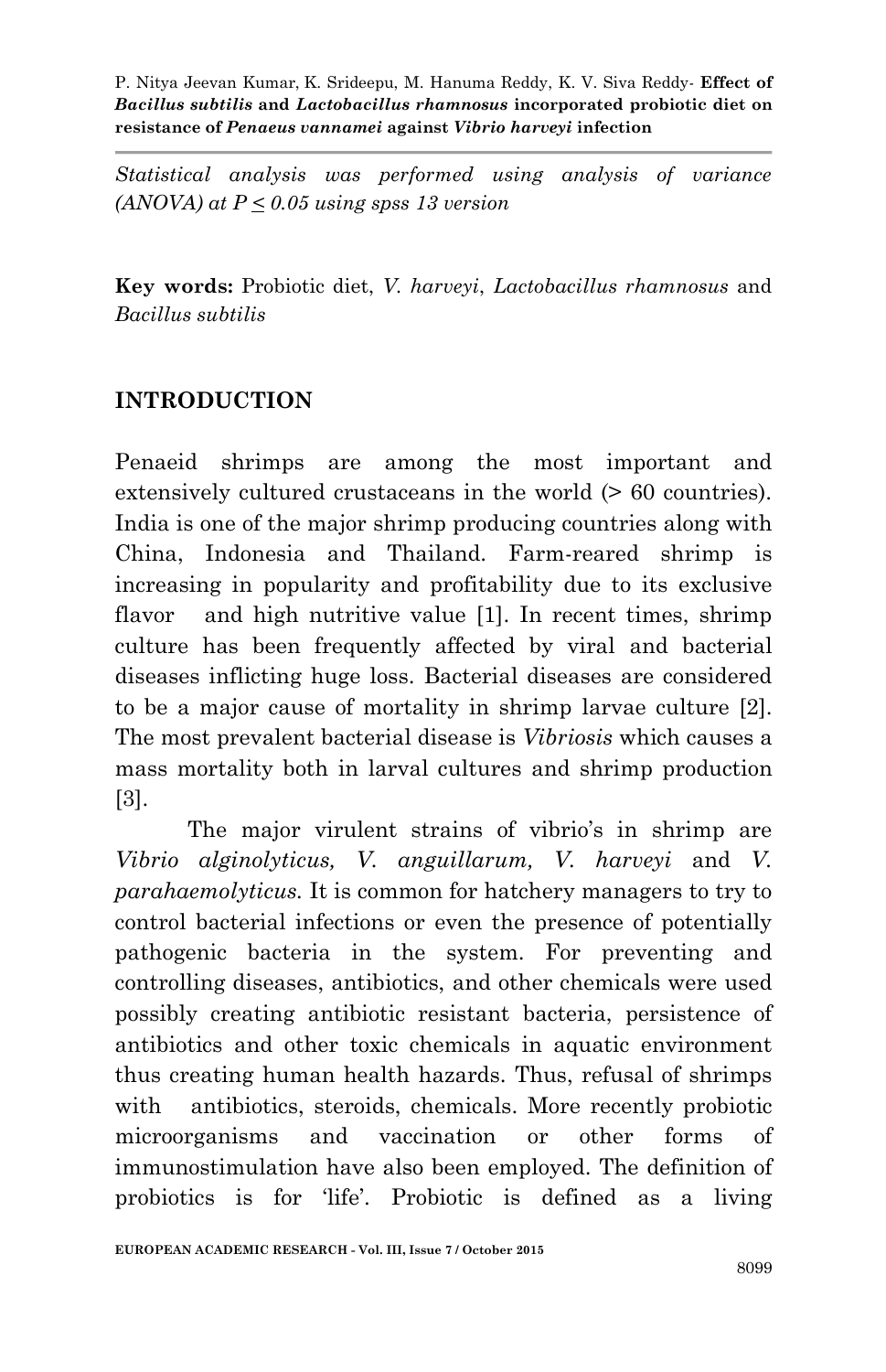microbiological dietary supplement that provides a nourishing environment to the friendly flora living in the digestive tract. Probiotics are noticed to prevent pathogens from proliferation [4, 5] improve health of culture species [6, 7] by improving the balance of intestinal microflora [8, 9]. The introduction of *Bacillus* species in proximity to pond aerators reduced chemical oxygen demand, and increased shrimp harvest [10].

Increase of shrimp or prawn survival in ponds where some strains of *Bacillus* sps were introduced [4]. The inhibitory activity of *Bacillus* species against luminous *Vibrio* species in pond sediment, but the effect on shrimp/prawn survival might be due either to a probiotic effect, or to an indirect effect on animal health. Probiotics are noticed to prevent pathogens from proliferation, improve health in culture species by improving the balance of intestinal microflora.

Thus the present study is carried out to test the potential use of Bacillus *subtilis, Lactobacillus rhamnosus* as feed incorporated diet in controlling bacterial disease caused by *Vibrio harveyi, in Litopenaeus vannamei* [4]

### **MATERIALS AND METHODS**

*Penaeus vannamei* 25 (juvenile 30), 1.5 ±0.05 g (mean±SD) body weight, was acclimatized to the Laboratory conditions. The lactic acid bacterium, *Lactobacillus rhamnosus* and Bacillus *subtilis* were collected from IMTECH Chandigarh. The probiotic bacteria *L. rhamnosus* was cultured in Man-Rogosa-Sharpe broth (MRS, Himedia). *Bacillus subtilis* was cultured in Bacillus broth (Himedia) and incubated under continuous agitation of 180rpm at 37°C for 24h.

The bacterial cultures were centrifuged at 4000 rpm for 15 min at 4ºC and harvested. The collected bacteria were re suspended in normal saline solution to  $5 \times 10^{13}$  CFU/ml of *Bacillus subtilis* and 3x10 5 CFU/ml of *L. rhamnosus*. Feed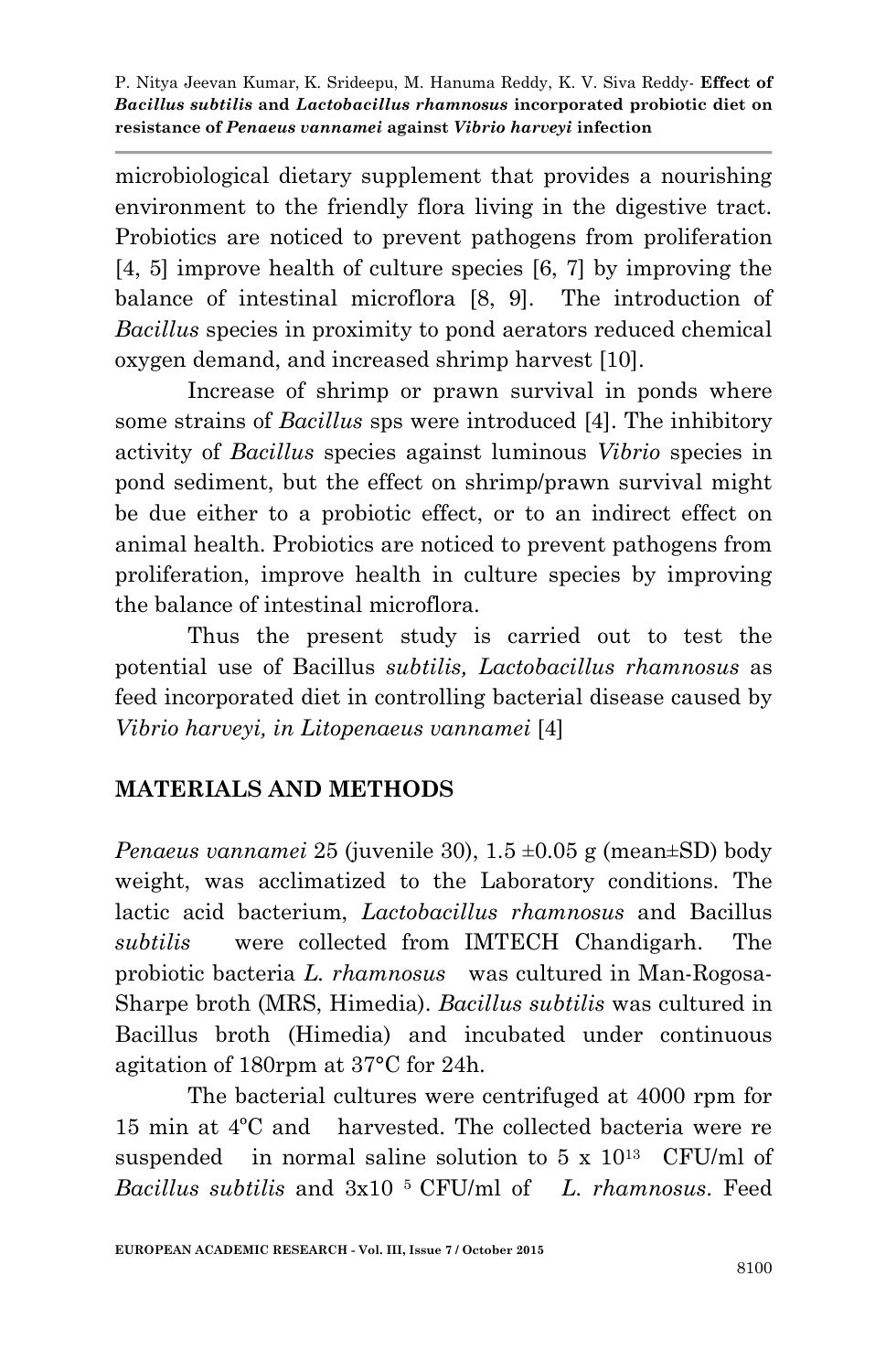was oven-dried at 35ºC for 1 - 2 h. The control diet was sprayed with sterile culture medium as described by [11].

# **Antimicrobial Activity**

The probiotic bacteria *L. rhamnosus* was cultured in Man-Rogosa-Sharpe broth (MRS, Himedia). *Bacillus subtilis* was cultured in Bacillus broth (Himedia) and incubated under continuous agitation of 180rpm at 37°C for 24hrs. Strains were phenotypically identified by Gram staining and the culture was centrifuged at 7000 rpm for 10 minutes. Extracellular fraction was collected 25µl of extracellular was used to perform well diffusion method against *Vibrio harveyi*, that were grown in marine agar.

### **Challenge Test**

Twenty five days old shrimps were randomly divided into four groups of twenty animals each group. Shrimps in group I served as control. The animals in groups II, III and IV treated as experimental groups. Group II received *Bacillus subtilis*  incorporated pellet feed, whereas Group III received *Lactobacillus rhamonusus* supplemented diet and group IV serve as negative control, which received only *Vibrio harveyi*, pathogen. Shrimps were fed with pellet feed thrice a day. After 3 weeks of feeding trail, shrimps were challenged with *V.harveyi* 4× 10-4 CFU/ml adopting immersion method. The probiotics treated animals were exposed to pathogenic bacteria *V.harveyi* for 10 hrs and transferred to their respective tanks shrimps were recorded for survival rate.

#### **RESULTS**

#### **Antimicrobial Activity**

*Bacillus subtilis* and *Lactobacillus rhamnosus* showed antimicrobial activity against chosen pathogenic bacteria *Vibrio*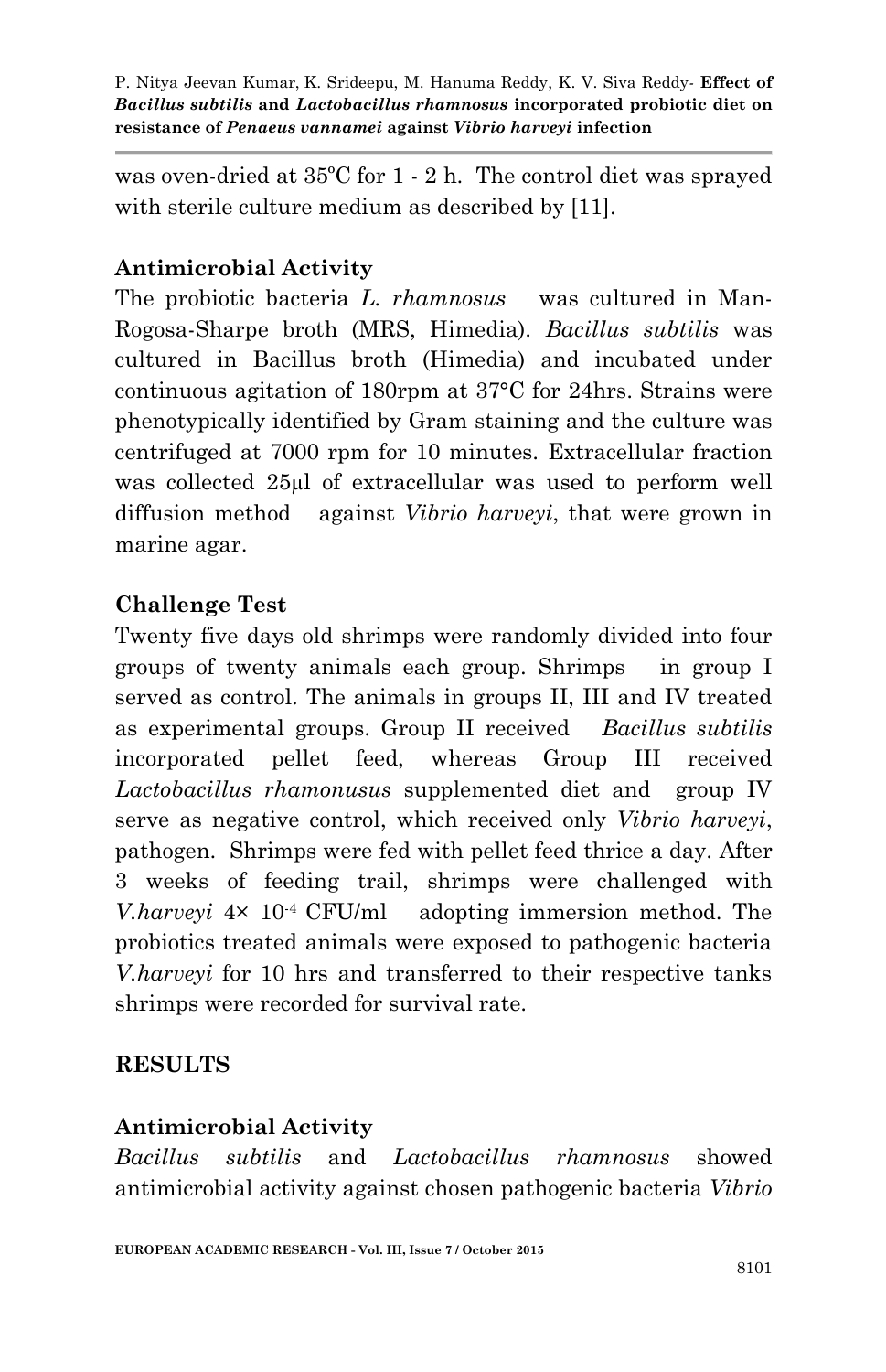*harveyi. B.subtilis* showed maximum zone of inhibition against *Vibrio harveyi* (5.9 mm) compared to *Lactobacillus rhamnosus* (5.5 mm).

# **Challenge Test**

The studies regarding challenging of *Litopenaeus vannamei*  against *V.harveyi* resulted that the mortality of shrimp was reduced by *Bacillus subtilis compared to Lactobacillus rhamnosus* under in vitro conditions. Shrimps fed on *B.subtilis*  incorporated diet upon challenging with *V. harveyi* showed 75 % survival, Shrimps fed on *Lactobacillus rhamnosus* incorporated diet *resulted* in 68% survival rate, where as negative control group shrimps which received only *V. harveyi showed* 100% mortality and control group fed with commercial diet without probiotic showed 95% of survival rate.



**Fig 1. Survival rate of shrimp fed with probiotic bacteria**

Mean error bars in the graph represent mean+ standard error from the duplicate samples that were tested. Significances of differences:  $P \le 0.05$ - (ANOVA)

### **DISCUSSION**

In aquaculture, it is important to provide shrimp a healthy environment so commercial antibiotics and disinfectants are commonly employed for disease management, although this is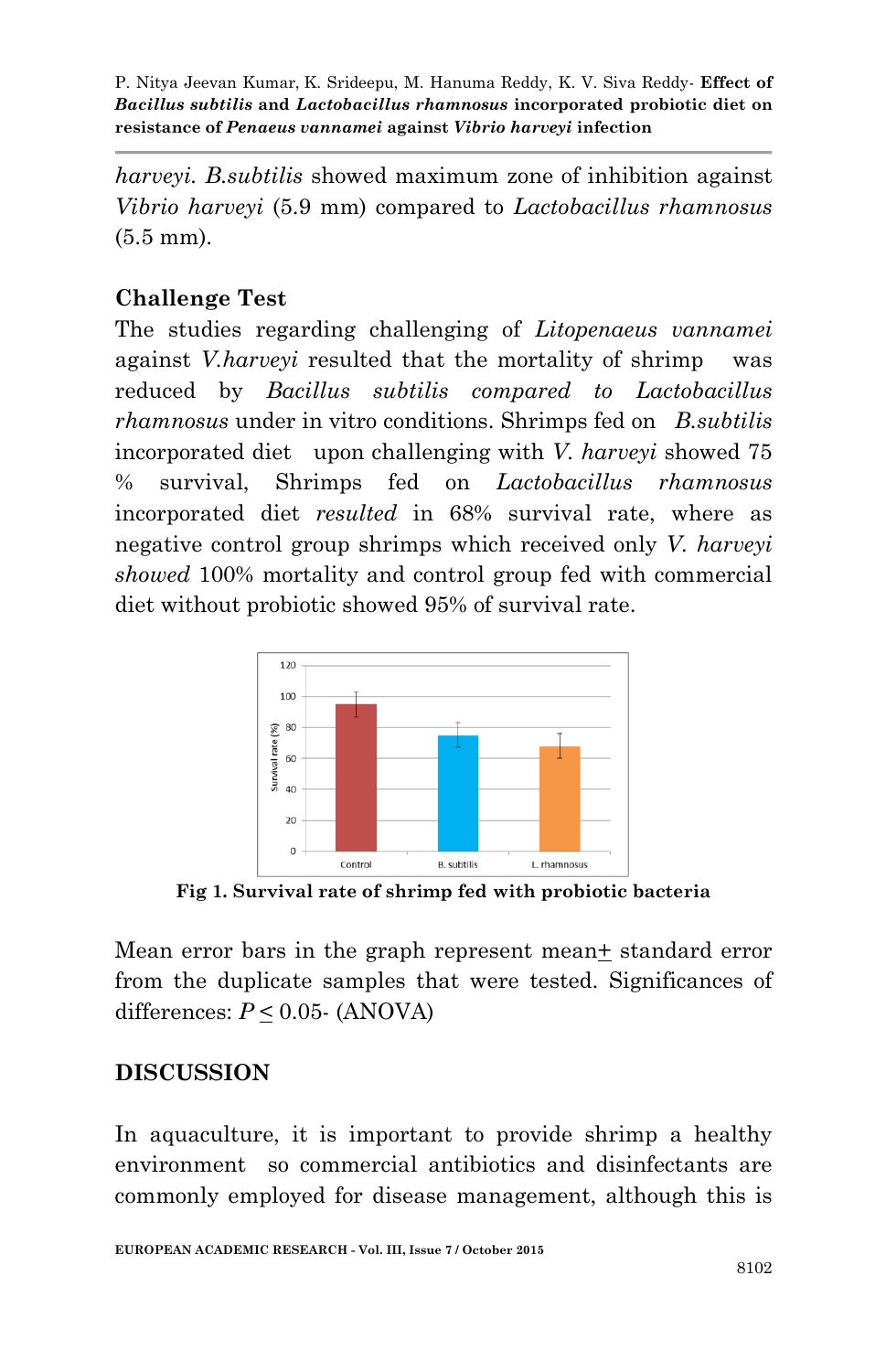not advisable due to cost effectiveness, environmental hazards, and the antibiotic resistance developed by many pathogens [12]. To overcome this present situation, probiotics are widely used as effective antimicrobial agents. Probiotics are noticed to prevent pathogens from proliferation [4, 5] improve health of culture species [6] by improving the balance of intestinal micro flora [8, 9]. In the present study, two different probiotic bacteria *Bacillus subtilis, Lactobacillus rhamnosus* efficiently controlled the proliferation of pathogenic *Vibrio harveyi*. All probiotictreated groups resulted low mortality when compared to control and negative control groups. Resistance against experimental infection with *V. harveyi* was clearly elevated in shrimps that were fed with *B. subtilis* and *L. sporogenous.*  Shrimps fed with *B. subtilis* showed better survival compared to *L. rhamnosus* and control groups. It was clear from our study that the application of probiotics, *B. subtilis* and *L. rhamnosus* incorporated diet had beneficial effects on the survival rate of shrimp (*P. vannamei*) by enhancing the immune system of shrimp. Previous studies showed that supplementation of the commercial Bacillus probiotic significantly increased the survival rate of India white shrimp (*Fenneropenaeus indicus*) in the treatments over the controls [13]. [14, 15] showed better survival of blue crab (*P. trituberculatus*) when inoculated with Thalassobacter utilis in larval rearing tanks at the concentrations of 106 cells ml−1 and observed a survival of 27.2% in the test tanks compared with 6.8% in the control tank, with no bacteria inoculated. Use of *Lactobacillus* showed increased survival compared to control after 100 days feeding trail in *P .monodon* [7] and also showed similar results after challenging shrimps with, *V. harveyi* pathogen by immersion for 10 days; all probiotic treatment groups showed increased survival compared to control groups [8].

The use of *Lactobacillus sp.* as the probiotic bacteria in the giant tiger shrimp (*P. monodon;* Fabricius). They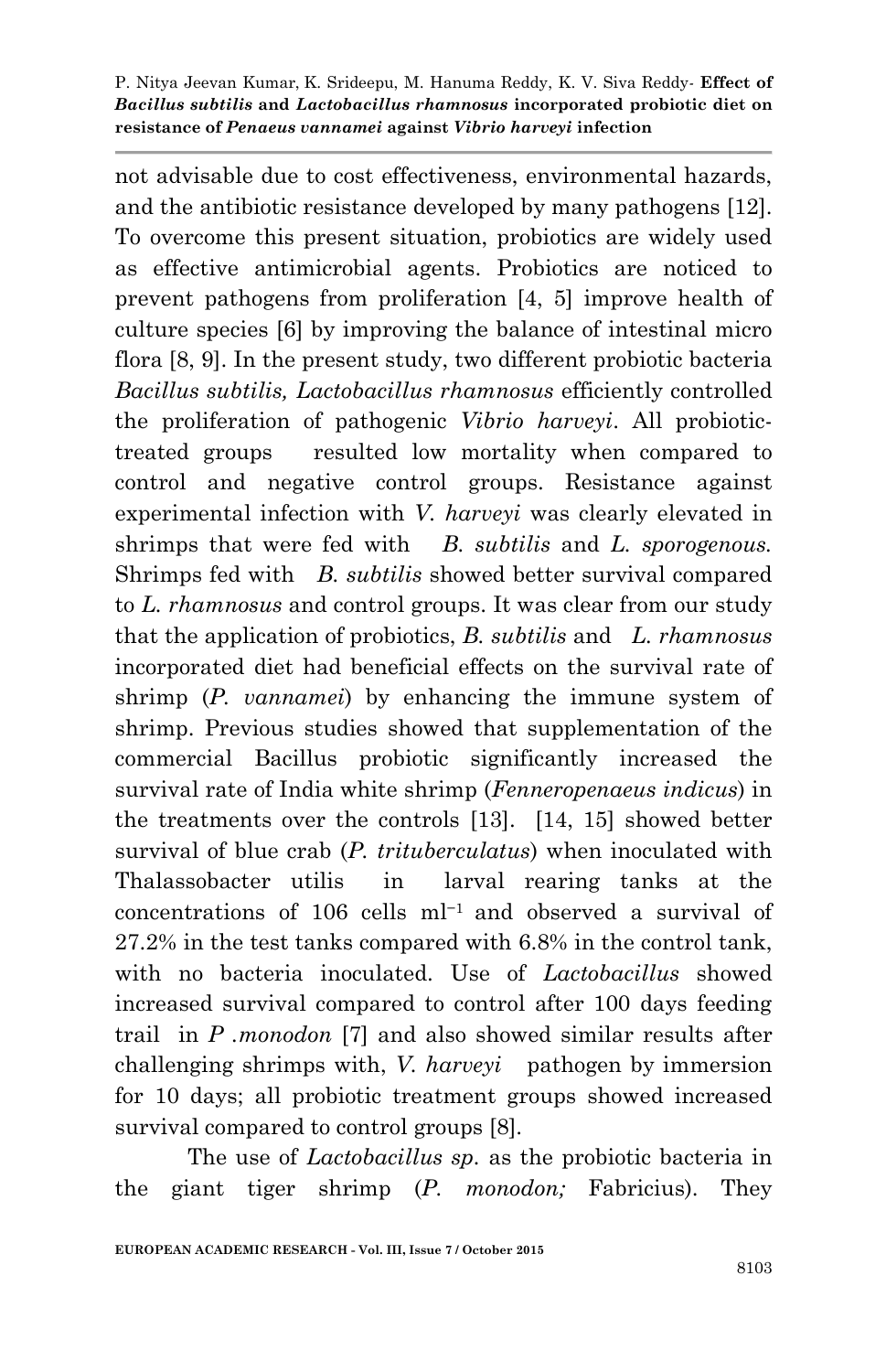investigated effective of *Lactobacillus* treated shrimps against vibriosis and white spot diseases [16].

# **CONCLUSION**

*B. subtilis* and *L.rhamnosus* are *efficient* probiotics and can be used as feed supplement for shrimp, *Penaeus vannamei.* Use of these two probiotics resulted in higher survival rate compared to control groups. Both the probiotics are potential in controlling *Vibrio harveyi* in shrimps by producing antimicrobial compounds and enhancing immunity.

### **Acknowledgements**

The authors are grateful to the Head, Department of Marine Biology, Vikrama Simhapuri Univeristy, Nellore for providing necessary laboratory facilities to carry out the research work.

#### **REFERENCES**

1. FAO, 2005. Fishing and culture year book. Rome pub, 33-35. 2. Wilkenfeld, J.S. 1992. Commercial hatchery status report: an industry panel viewpoint. In: Wyban, J. Ed. , Ž . Proceedings of the special session on shrimp farming. World Aquaculture Society, Baton Rouge, pp. 71–86.

3. Saulnier, D., P. Haffner, C. Goarant, P. Levy and D. Ansquer. 2000. Experimental infection models for shrimp *vibriosis* studies: a review. Aquaculture, 191: 133-144.

4. Moriarty, D.J.W. 1998. Control of luminous Vibrio species in penaeid aquaculture ponds. Aquaculture. 164: 351–358.

5. Robertson, P.A.W., C.O. Dowd, C. Burrells, P. Williams and B. Austin, 2000. Use of *Carnobacterium* sp. as a probiotic for Atlantic salmon (*Salmo salar* L.) and rainbow trout (*Oncorhynchus mykiss*, Walbaum). Aquaculture. 185: 235-243.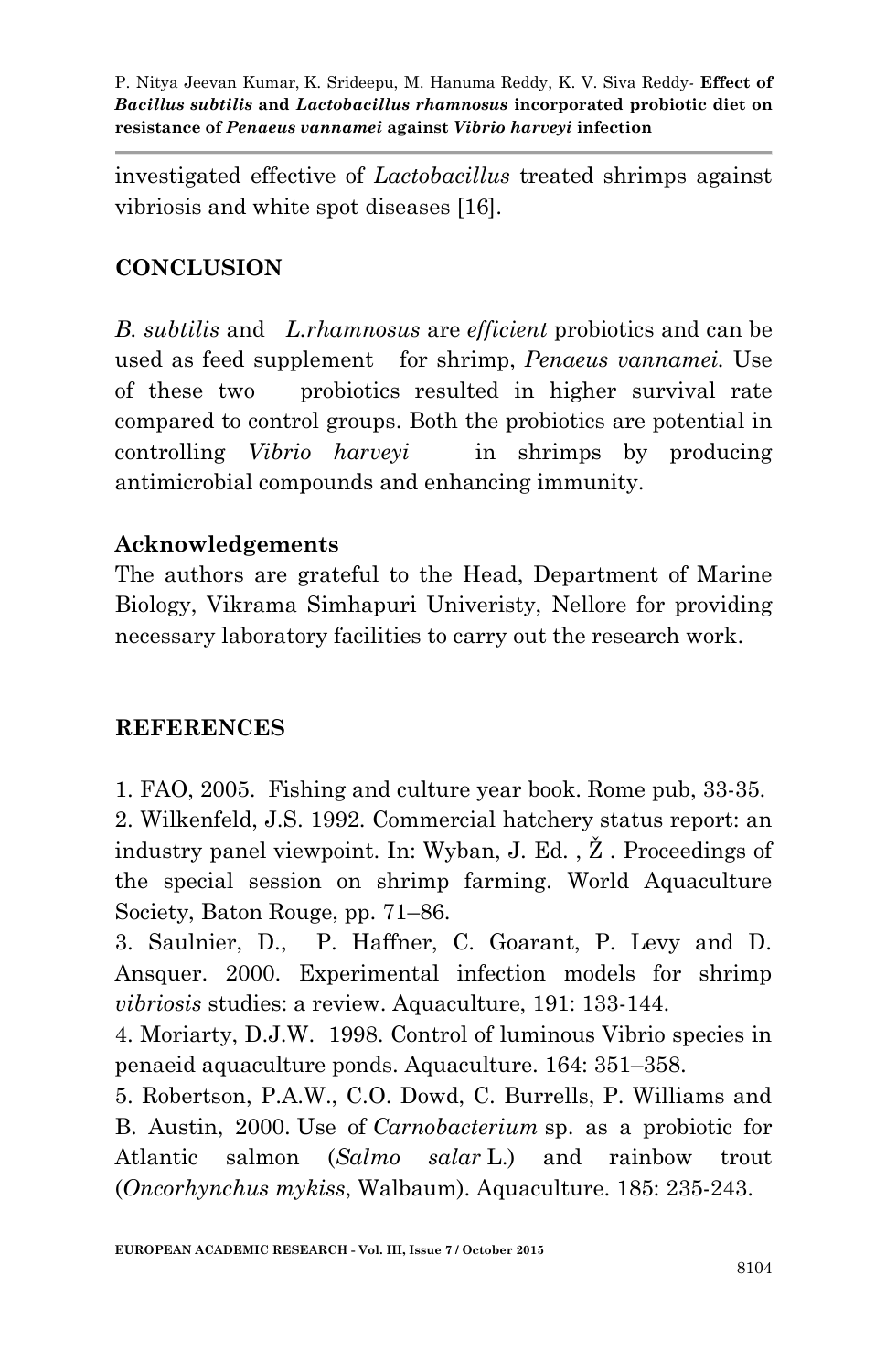6. Austin, B., E. Baudet and M.B.C. Stobie, 1992. Inhibition of bacterial fish pathogens by *Tetraselmis suecica*. J. Fish Dis. 15: 55-61.

7. Phianphak, W., S. Rengpipat, S. Piyatiratitivorakul, P. Menasveta, 1999. Probiotic use of Lactobacillus spp. for black tiger shrimp, Penaeus monodon. J. Sci. Res. Chula Univ. 24, 42–51.

8. Rengpipat, S., W. Phianphak, S. Piyatiratitivorakul, P. Menasaveta, 1998. Effects of a probiotic bacterium in black tiger shrimp *Penaeus monodon* survival and growth. Aquaculture. 167: 301– 313.

9. Irianto, A. and B. Austin, 2002. Use of probiotics to control furunculosis in rainbow trout, *Oncorhynchus mykiss* (Walbaum). J. Fish Dis. 25: 333-342.

10. Porubcan, R.S. 1991. Reduction in Chemical oxygen demand and improvement in Penaeus monodon yield in ponds inoculated with aerobic Bacillus bacteria. Program and Abstracts of the 22nd Annual Conference and Exposition, 16-20 June 1991, San Juan, Puerto Rico. World Aquaculture Society

11. Avakh, K.M. 2006. Assessment of putative bacteria as probiotics in juvenile freshwater prawn, *Macrobrachium rosenbergii*; Unpublished doctoral dissertation, University of Putra, Malaysia.

12. Kruse, H. and H. Soram, 1994. Tromster of multiple drug resistance plasmids between bacteria of diverse origins in natural environments. Appl Environ Microbiol. 60(1):4015– 4021.

13. Ziaei-Nejad, S., M.H. Rezaeib, G.A. Takamic, D.L. Lovettd, A. Mirvaghefia and M. Shakourie, 2006. The effect of Bacillus spp. bacteria used as probiotics on digestive enzyme activity, survival and growth in the Indian white shrimp *Fenneropenaeus indicus*. Aquacult. 252: 516-524.